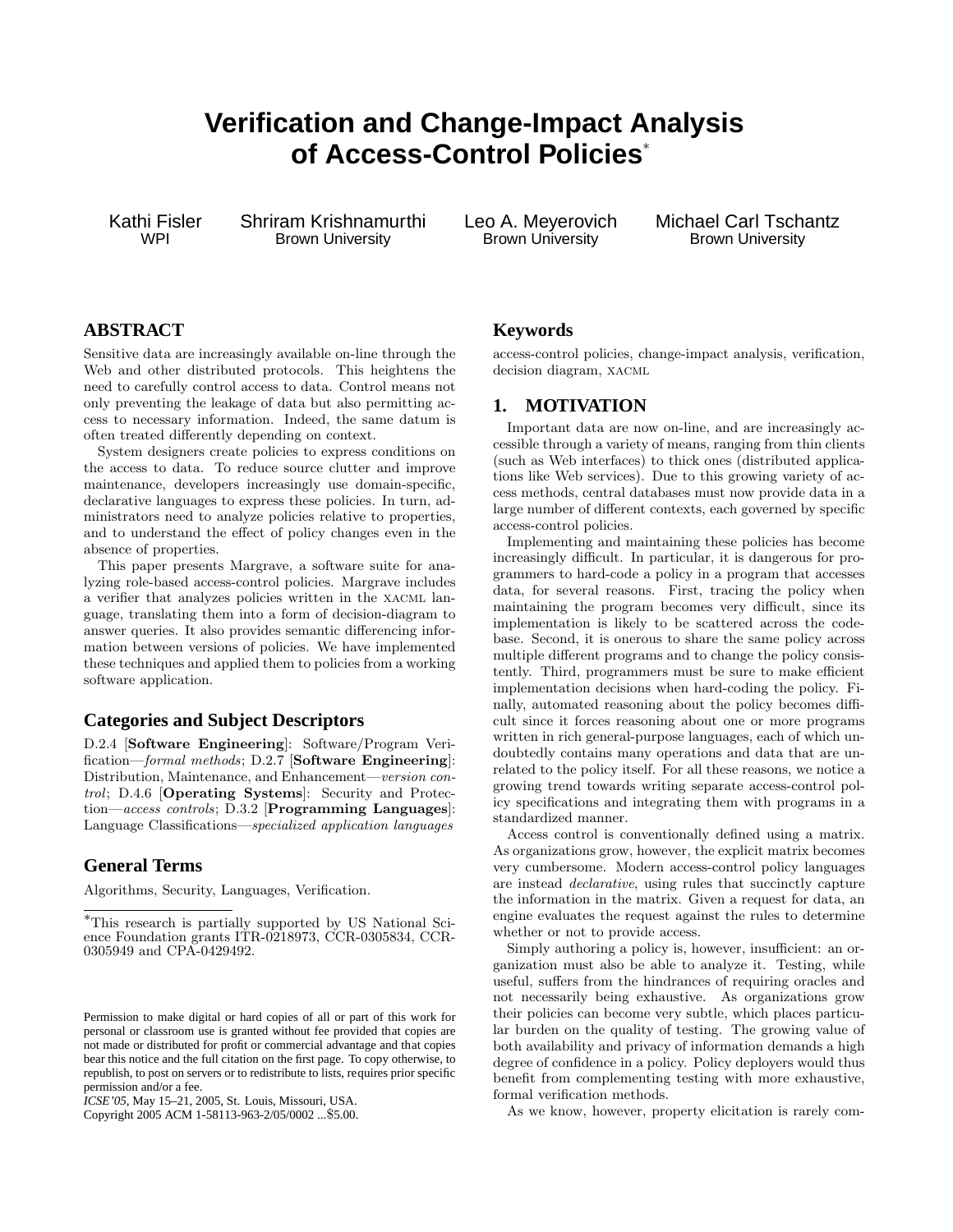plete, so we cannot rely solely on verification failure to identify problems, especially around sensitive information. Organizations that do not have mathematically precise statements of requirements still need to react to problems induced by changing a policy. Suppose you find your company publishing sensitive information on a public Web page. You notify your administrator, who rapidly modifies the policy. You re-load the Web page and the sensitive information is no longer on it. This is a relief; however, how do you know what *else* changed, especially given the subtle behavior of declarative rules?

Organizations in this situation would benefit from a more lightweight process that highlights changes in the effect of the policy, which administrators can explore for unintended consequences. For instance, they should welcome an analysis that shows them all the requests that used to map to deny but now map to permit, so they can examine these for information leakage or denial.

In this paper, we present a suite called Margrave<sup>1</sup> for analyzing access-control policies written in the xacml standard. Margrave has two components:

- 1. A verification system that consumes a policy and property and determines whether the policy satisfies the property. (More generally, this can be used as a query engine to investigate the behavior of a policy.)
- 2. A system for change-impact analysis. The analysis consumes two policies that span a set of changes and summarizes the differences between the two policies. Users can not only examine the summary, but also query it and verify properties of the change. This verification can happen even in the absence of formal properties about the system as a whole. (Indeed, these properties may not even hold of the entire system.)

We have implemented these ideas and successfully applied them to both organizational and software policies. The running time of Margrave on these examples suggests that it could feasibly be used in an iterative refinement scenario for policy design.

# **2. BACKGROUND**

xacml [24] is a standardized XML language for describing access-control policies. xacml policies center around attributes. Attributes describe subjects, actions, and resources; for example, Faculty is a value for the attribute role, which describes the subject. The names of attributes (such as role) are called attribute ids, while the values bound to them (such as Faculty) are called attribute values. A (abbreviated) fragment of an xacml policy designating Faculty as a role is

```
<SubjectMatch MatchId="...:string-equal">
  <AttributeValue DataType="...#string">
    Faculty</AttributeValue>
  <SubjectAttributeDesignator
    AttributeId="role"
    DataType="...#string"/>
</SubjectMatch>
```
xacml can thus express role-based access-control [8]. Delineating access by roles (rather than by individuals) lets organizations express privileges more abstractly, and thus more easily adapt to changes in personnel.

A rule in xacml specifies which decision to take as a function of the attributes. The XACML engine consumes a request—the names and values of a set of attributes—and makes an access-control decision on it based on the specified rules. A decision can be permit, deny, or not-applicable; the last arises if no rule in the policy covers the request. (The full standard is more complex, but this description suffices for our purposes.)

Given that multiple rules may yield decisions for the same request (say through overlaps in rules or in roles), an xacml policy must specify the precedence between rules in the form of rule-combining algorithms. While the standard permits the definition of arbitrary rule-combining algorithms, Margrave supports three described in the standard: permitoverrides says that a permit decision takes precedence, denyoverride is analogous, and first-applicable follows the decision in the first rule to report permit or deny. Sets of rules combined through these algorithms form policies. Policies may be combined using policy-combining algorithms; these have the same names, and similar semantics, as the rulecombining algorithms.

Margrave handles a restricted subset of xacml that we intend to enlarge over time. We do not consider different attribute value datatypes, complex conditionals, multi-subject requests, and more obscure features such as hierarchical resources. Some of these, such as some classes of conditionals, fall outside the scope of static validation and will probably be better served by simulation and testing.

IBM publishes an access-control language called epal [25] that is very similar to xacml. It restricts rule combination to the first-applicable algorithm; besides subjects, resources and actions, epal also specifies purposes. There are other minor differences, but we believe Margrave can, with minor changes, handle epal just as well as it does xacml.

# **3. ILLUSTRATIVE EXAMPLE**

We introduce many of the concepts in Margrave through a running example, presented from a user's perspective. The example formalizes a university's policy on assigning and accessing grades.<sup>2</sup> Armed with this example, we can then study the implementation of these concepts in Margrave.

All the examples discussed in this paper have been processed by Margrave. To keep the examples readable (and to stay within page limits!), the paper presents policies and properties in English. Section 4.4 provides information on obtaining source versions of these policies.

# **3.1 Property Verification**

We initially have two roles, Faculty and Student; two kinds of resources, InternalGrades and ExternalGrades; and three actions: Assign, View and Receive. We expect the policy to initially satisfy the following (inexhaustive) properties:

- $Pr_1$  There do not exist members of Student who can Assign ExternalGrades.
- Pr<sub>2</sub> All members of Faculty can Assign both InternalGrades and ExternalGrades.

 $1A$  margrave (markgraf in German and markgraaf in Dutch) is a lord or keeper of borders: that is, a medieval accesscontrol manager.

 $2$ This example is based loosely on Brown University's actual grading policies; the violations we discover mirror those that led over time to the current policy.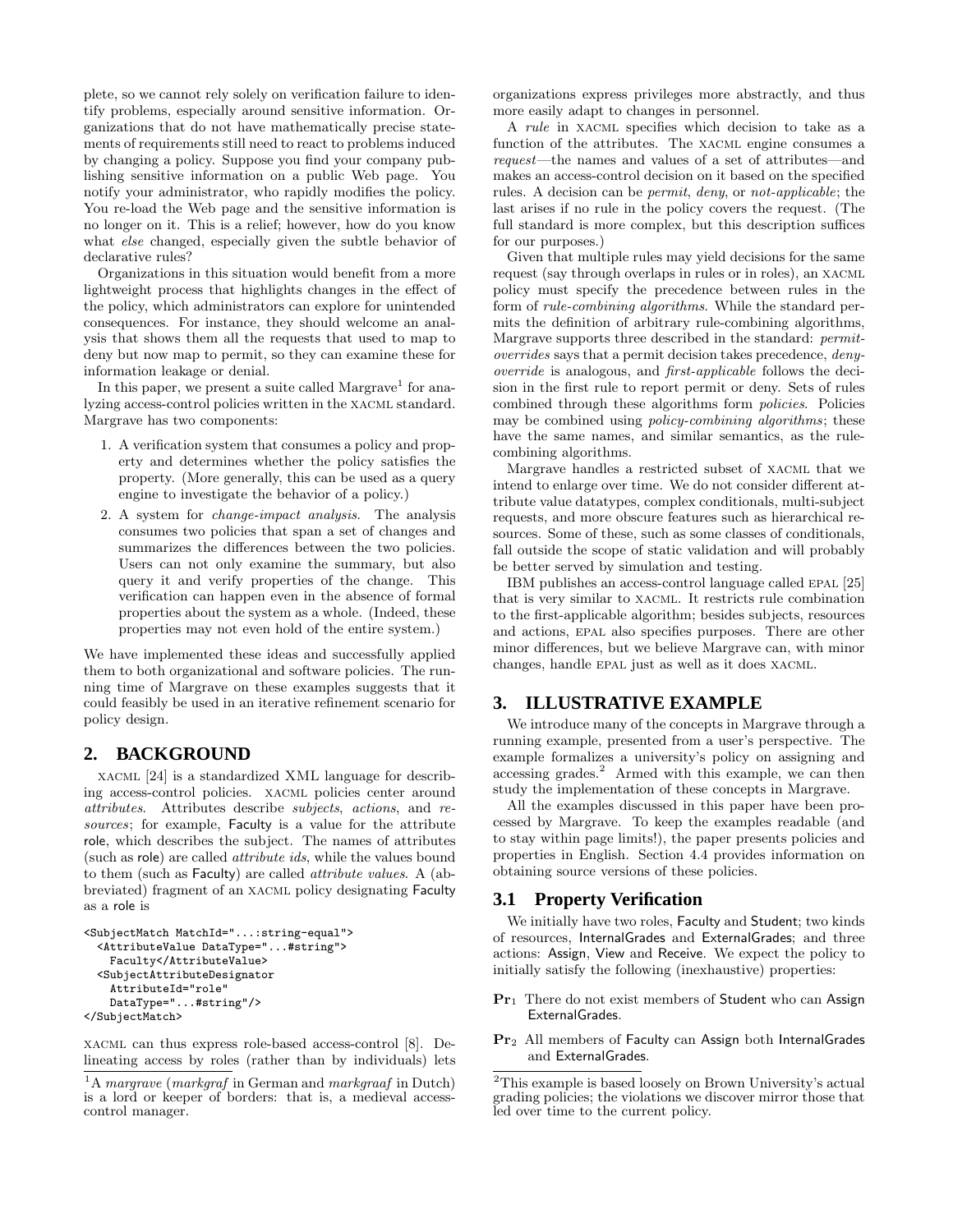Pr<sup>3</sup> No combination of roles exists such that a user with those roles can both Receive and Assign the resource ExternalGrades.

Based on these roles, resources and actions, we can implement a policy in xacml:

Pol<sub>1</sub> Requests for students to Receive ExternalGrades, and for faculty to Assign and View both InternalGrades and ExternalGrades, will succeed.

Running Margrave immediately reports failure for properties  $Pr_1$  and  $Pr_3$ . One of the counter-examples indicates that a student can request to receive an external grade (which Pol<sub>1</sub> permits) while simultaneously assigning an external grade (about which  $Pol<sub>1</sub>$  is silent, which implies access will not be granted). In effect, an illicit request is piggy-backing atop a legitimate one, and exploiting an underspecification in the policy. This reflects a subtlety of xacml: the language specification states that an attribute (here, the action attribute) represents an arbitrary set of values, not necessarily singletons.

The policy author must sometimes make the policy more elaborate to guard against such requests. In other cases, the author can presume that generated requests will include only a single value for certain attributes. To instruct Margrave about this presumption (discussed in section 9), the author can employ a general Margrave mechanism called an environment constraint. These are analogous to the environment models used in model checking, which bound the behaviors of the system by explicating details of the operating context in which the model will execute.

Returning to our example, we constrain the attributes (using make-singleton-attribute of section 5) governing the action and requested resource to be singletons  $(Pol<sub>2</sub>)$ . While this addresses the property violations above, this constrained policy still violates  $Pr_1$  and  $Pr_3$ . The (sole) counter-example shows that a member of Faculty can also be a Student naturally triggering the violations—which is really a violation of the principle of separation-of-duty (SoD) [6]. Fortunately, this separation is easy to encode with another environment constraint (using constrain-policy-disjoint of section 5). This results in policy  $\text{Pol}_3$ , which satisfies all three properties.

For the next generation of policy, we add teaching assistants (TAs). Since TAs have some of a faculty member's privileges (while still being students), a careless implementation gives them the same rights as faculty  $(Pol<sub>4</sub>)$ . Margrave catches this error by reporting a violation of  $Pr_1$  and Pr3. The sole counter-example shows that a student with the freedom to assign external grades is also a TA but not a faculty member. Thus:

Pol<sub>5</sub> TA can view and assign InternalGrades but not ExternalGrades (since faculty must take final responsibility for all external grades), combined with  $\text{Pol}_3$ .

Margrave establishes that this policy implementation successfully satisfies all the properties.

Finally, we extend the policy one more time. Now we introduce a FacultyFamily role. Faculty-family members are permitted to enroll in classes and thereby receive external grades  $(Pol_6)$ , prompting one more property:

Pr<sup>4</sup> All members of role FacultyFamily can receive External-Grades.

Margrave analyzes  $Pol_6$  and finds a violation of property Pr3. This is a fundamental policy error; the corresponding counter-example lists a person who has both Faculty and FacultyFamily roles. This can indeed happen when, say, the spouse of a faculty member is also a professor! This is another violation of SoD, but it too can be successfully corrected with one more constraint  $(Pol<sub>7</sub>)$ .

## **3.2 Change-Impact Analysis**

Suppose we had defined the same sequence of policies, but did not have formal properties to help identify problems introduced at each stage. What can change impact analysis tell us? Remarkably, simply by examining the output of change analysis closely, we can find most of the errors found by formal property analysis.

Since change-impact analysis is meant for use on extensions to stable code, we begin with policy  $\text{Pol}_3$ , the initial policy constrained with the singleton and SoD conditions. Performing change analysis on this policy against Pol<sup>4</sup> (the buggy addition of tas) finds eight changes that now grant access. Four of these involve ExternalGrades. A vigilant user would immediately notice something awry, since adding TAS should not have affected external grades in any way. Thus, even in the absence of formal properties, a policy deployer can potentially detect a dangerous leakage of access.

Repeating this analysis on  $\text{Pol}_3$  and  $\text{Pol}_5$  shows changes that involve only tas and internal grades. Since the changes all correctly grant new permissions, we can now be confident that the  $TA$  role in  $Pol_5$  was added correctly to  $Pol_3$ .

Upon adding faculty families, we now examine changes between  $Pol<sub>5</sub>$  and  $Pol<sub>6</sub>$ . The output reveals that all the changes involve receiving (as opposed to assigning, thankfully) grades, but also reveals that some changes involve the Faculty role. Output like this would, hopefully, help the policy maintainer derive situations such as two spouses who are both faculty members. Finally, analyzing Pol<sub>5</sub> against Pol<sup>7</sup> shows the expected output: faculty family members can take courses, and now requests that involve both Faculty and FacultyFamily are not permitted actions.

## **3.3 Performance**

We measured performance on an Athlon XP 1800+ at 1.5GHz with 512Mb RAM. The longest it took to parse and represent a policy was 355 milliseconds (ms), though this time was closer to 70ms once the cache was warm. No property took longer than 10ms to verify; most finished sooner than the timer could reliably measure. Margrave has a memory baseline of 4.7 Mbytes, and verification took no additional memory. The space and time consumed by change impact were similarly negligible.

# **4. REPRESENTING XACML POLICIES**

xacml policies lend themselves naturally to various forms of boolean representations. One natural approach is to encode them using disjunctive normal form, but this has the potential for rapidly exploding in size. We prototyped this to confirm that the natural approach produced formulae that grew too large to be of any practical use. An attractive alternative is to encode the policy as a set of rules in Alloy [16]. Several others have attempted this in various guises, but these approaches also have shortcomings; we discuss this in section 8.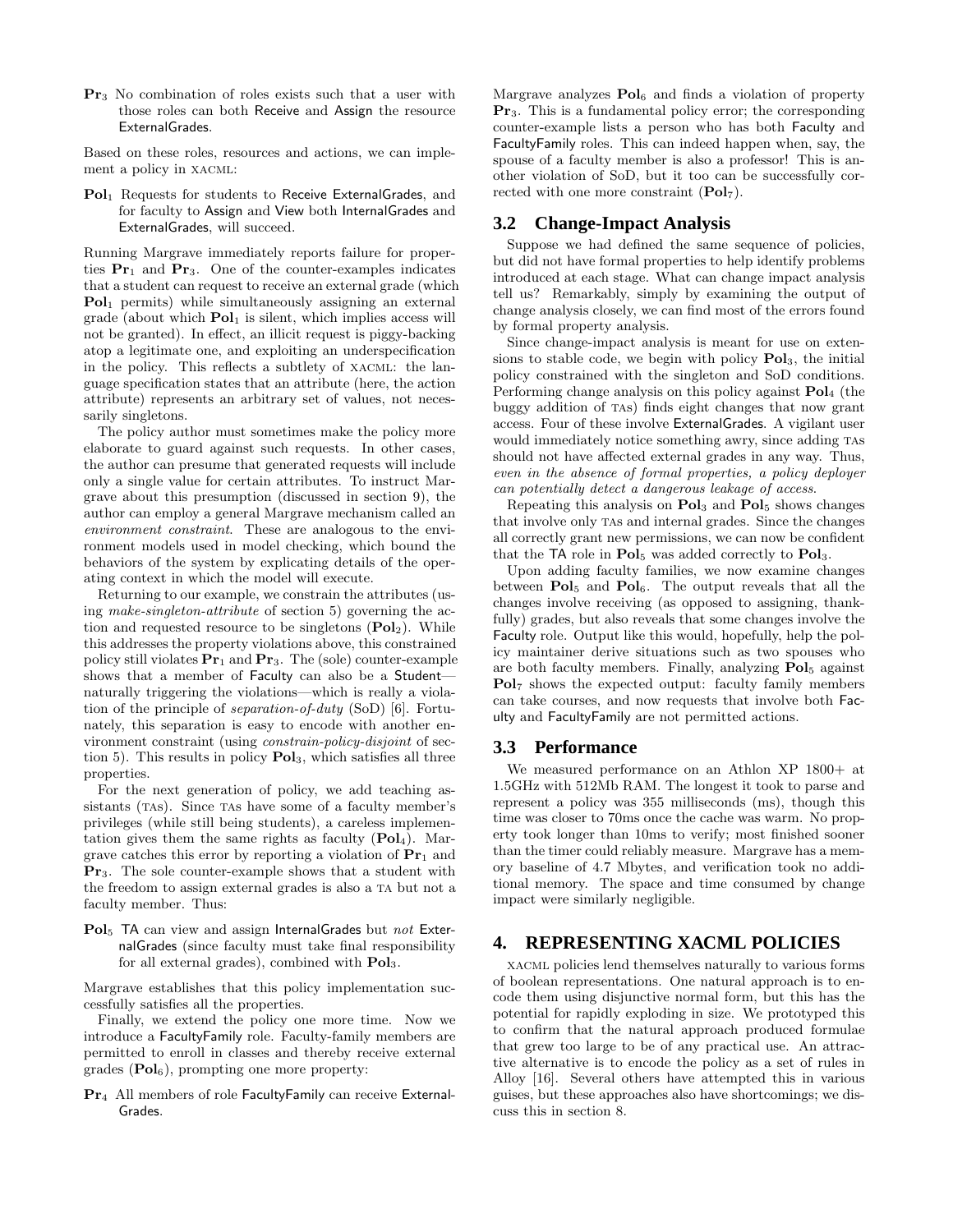

Figure 1: An MTBDD for a simple policy.

In any chosen representation, scalability concerns are genuine. The example in section 7 is in fact illustrative of a real software system's policy: it has 50 attribute-value pairs. A member of the Corporate Information Security division of a major American financial institution has informed us that each of their typical policies has 5–20 pairs, but there are several default ones built into the policy system; in general, their only clear upper bound is about 100 pairs. The policy in Schaad, et al.'s case study [28] (not expressed in xacml) appears to need at least 432 attribute-value pairs to express.

# **4.1 Representing Policies Using MTBDDs**

Margrave uses MTBDDs (multi-terminal binary decision diagrams) as the underlying representation of access-control policies. MTBDDs are a form of decision diagram that map bit vectors over a set of variables to a finite set of results [4, 7. Figure 1 shows an example of an MTBDD representing a simple security policy in which faculty can assign grades and students can receive grades. The MTBDD has five variables (faculty, student, receive, assign, and grades). Each combination of boolean values over these variables maps to one of three policy results (permit, deny, or not-applicable); the results are denoted by the *terminals* of the MTBDD. We refer to MTBDDs with these three terminals as "policy MTBDDs" or PMTBDDs (though as we will see in section 4.3, we will need a fourth terminal). Given an assignment of boolean values to the variables, traversing a PMTBDD from the root to a terminal according to the variable values indicates the result of the policy under that assignment.

MTBDDs have three defining characteristics, which are valuable in Margrave. First, they are constructed relative to some fixed ordering on the variables (read from root to terminal): an MTBDD would not allow two subtrees to inspect variables in different orders. This restriction makes MTBDDs a canonical representation up to the chosen variable ordering. Second, MTBDDs maximally share subtrees, in that at most one copy of a subtree appears anywhere in the decision diagram; this is evident in the three paths to the same grade node in figure 1. Third, MTBDDs collapse irrelevant variables, meaning that if both values of the same variable refer to the same subtree, the node for that variable is removed, and all references to it are redirected to the shared subtree. The combined effect of the latter two characteristics on the MTBDD in figure 1 is seen in the case where the faculty and student variables are false: rather than enumerate the remaining variables' values, the MTBDD refers directly to the not-applicable terminal.

 $MTBDDs$  are a more general form of BDDs  $[5]$ , which have been credited with helping model checking scale to realistic systems in hardware verification (BDDs have only two



Figure 2: Sample MTBDDs for rules and rule combination.

terminals, one for each boolean value; the B stands for "binary"). While in the worst case the number of nodes in an MTBDD is exponential in the number of variables, in practice the number of nodes is often polynomial or even linear. This representation therefore gains dramatically over naïve DNF in practice. Operations that combine MTBDDs tend to be efficient in practice; most of the ones Margrave needs yield MTBDDs with at most the product of the numbers of nodes of the originals. We summarize the complexity of our policy-specific operations as we encounter them.

Margrave uses one variable for each attribute-value pair that is mentioned in the xacml policy. The variables for the policy shown in figure 1 would correspond to role=faculty, role=student, action=receive, action=assign, and finally resource=grade (the association between attributes, such as role, with values, such as faculty, is stated in the xacml policy). Margrave creates MTBDDs for the individual rules, then combines these with MTBDD-combining algorithms that implement the xacml rule- and policy-combining algorithms.

In the implementation, Margrave views the policy constants permit and deny as rules; an operation called augmentrule takes a boolean condition on the variables and a rule and constrains the rule to also require the given condition. Rule PMTBDDs are built using *augment-rule*. The PMTBDDs for rules saying that faculty attempting to assign grades should yield permit and students attempting to assign grades should yield deny appear as the left two PMTBDDs in figure 2. The third PMTBDD represents the result of combining these two rules using any of the three rule-combining algorithms we have discussed (these produce different results only when the conditions on the rules overlap).

# **4.2 Combining Policies**

Algorithms for combining two MTBDDs use a general algorithm called Apply that is parameterized over a function specifying what to do when one or both of the input MTBDDs reaches a terminal node. Apply traverses both MTBDDs simultaneously starting from the root node (for the least variable in the order). Each node is labeled with a variable, and has two children nodes, one for each value (true or false) of that variable; we represent this below as  $Node(v, B_0, B_1)$ where v is the variable and each  $B_i$  is the child node corresponding to truth value  $i$ . The following two equations summarize how *Apply* works on node combinations not covered by the terminal's function (assuming that  $a < b$  in the variable order):

Apply  $(Node(a, F_0, F_1), Node(a, G_0, G_1)) =$ Node(a, Apply( $F_0$ ,  $G_0$ ), Apply( $F_1$ ,  $G_1$ )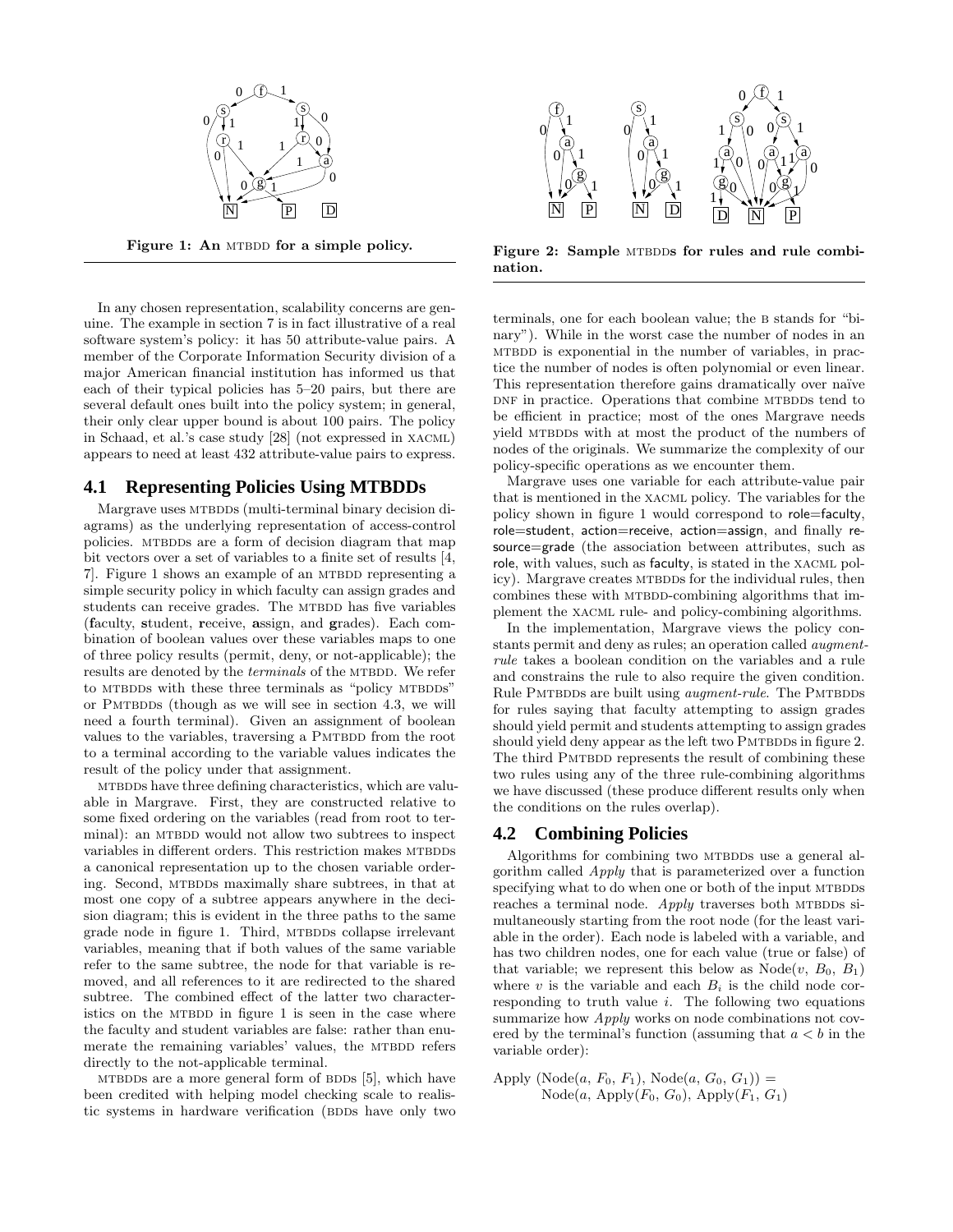Combine $permit$ –override $(A_1, A_2)$ = if  $A_1$  = permit or  $A_2$  = permit then permit else if  $A_1$  and  $A_2$  are both terminals if  $A_1 =$  deny or  $A_2 =$  deny then deny else na else continue apply

Combine $f_{first-applied}$ le $(A_1, A_2)$  = if  $A_1$  = permit then permit else if  $A_1 =$  deny then deny else if  $A_1$  and  $A_2$  are both terminals then  $A_2$ else continue apply

Figure 3: The base cases for rule-combining algorithms.

Apply  $(Node(a, F_0, F_1), Node(b, G_0, G_1)) =$ Node  $(a, \mathrm{Apply}(F_0, \mathrm{Node}(b, G_0, G_1)),$ Apply $(F_1, \text{Node}(b, G_0, G_1))$ 

The functions for handling terminals in two of the rulecombining algorithms appear in figure 3. The subtree sharing and variable collapsing that characterize MTBDDs are built into the Apply algorithm. The equations for Apply illustrate that the result of any combination algorithm that uses it has at most the product of number of nodes in the input MTBDDs.

#### **4.3 Applying Environment Constraints**

Environment constraints, such as "no faculty is also a student", are easily represented as boolean conditions, and thus as BDDs. Combining a PMTBDD with a constraint BDD also builds on  $Apply$  (recall that a BDD is a special case of an MTBDD). When the BDD constraint indicates true, the terminal function follows the PMTBDD. When it is false, however, we must flag the path as having been eliminated by the constraint to avoid erroneously considering these variable assignments in subsequent computations. We therefore add a fourth terminal, EC, to represent that a path has been excluded by a constraint.

Adding this fourth terminal impacts rule-combination. In a first-applicable policy, for instance, if a path (i.e., a variable assignment) maps to permit in the first policy and EC in the second, it should map to permit in the resulting combined policy. In principle, this particular case will very rarely occur: presumably, all policies will be governed by the same set of environmental constraints, which means a path excluded by constraint in one policy will be excluded in all of them. Margrave does not, however, preclude the use of different constraints on different policy fragments.

Margrave updates the base cases of the rule-combinations shown in figure 3 to account for EC. Since the details are straightforward, we do not present the updated combinations here.

# **4.4 Implementation**

Margrave is implemented atop the CUDD package  $[30]$ , which provides an efficient implementation of MTBDDs (which are called ADDs in CUDD). Margrave lets users manipulate MTBDDs as data structures in Scheme [19]. Specifically, Margrave imports the CUDD representation and operations through the native function interface of PLT Scheme [9], a

full-featured programming language with objects, iterators, and other modern language features. PLT Scheme's programming environment, DrScheme, provides an interactive interface to better enable incremental exploration of policies and changes.

When a policy fails to meet a property, Margrave presents the requests that lead to the violation. For instance, consider a student-TA assigning ExternalGrades due to the bug in the policy Pol<sup>4</sup> from section 3. Margrave's error report has this form:

```
1 1:/Resource, resource-class, ExternalGrades/
```
- 2 2:/Resource, resource-class, InternalGrades/
- 3 3:/Action, command, Assign/
- 4 4:/Action, command, View/

```
5 5:/Subject, role, Faculty/
```

```
6 6:/Action, command, Receive/
```

```
7 7:/Subject, role, Student/
```

```
8 8:/Subject, role, TA/
```

```
9 12345678
```

```
10 {
```

```
11 10100011
```

```
12 }
```
Line 11 represents the set of requests that comprise the counter-example. To explain this output, lines 1–8 list the subjects, resources and actions mentioned in the policy, while line 9 indexes the counter-example information against this header. The 1s in line 11 indicate which subjects, resources and actions are present in the counter-example, while the 0s indicate absence. (A third symbol, -, indicates "don't care".)

As an instance of change impact output, consider the difference between  $\text{Pol}_3$  and  $\text{Pol}_4$ . The astute reader can find the error presented above in the output below, this time by seeing that ExternalGrades (column 3) are involved in (four) changes from not-applicable (N) to permit (P).

```
1 1:/Subject, role, Faculty/
2 2:/Subject, role, Student/
3 3:/Resource, resource-class, ExternalGrades/
4 4:/Resource, resource-class, InternalGrades/
5 5:/Action, command, Assign/
6 6:/Action, command, View/
7 7:/Action, command, Receive/
8 8:/Subject, role, TA/
9 12345678
10 {
11 00010101 N->P
12 00011001 N->P
13 00100101 N->P
14 00101001 N->P
15 01010101 N->P
16 01011001 N->P
17 01100101 N->P
18 01101001 N->P
19 }
```
The raw output from Margrave, while meaningful, is not yet refined enough for end-users. It is, however, easy to see that this information can become the input to a graphical interface that permits better exploration.

The Margrave implementation, as well as the sources of policies and properties discussed in this paper, are all available on the Web: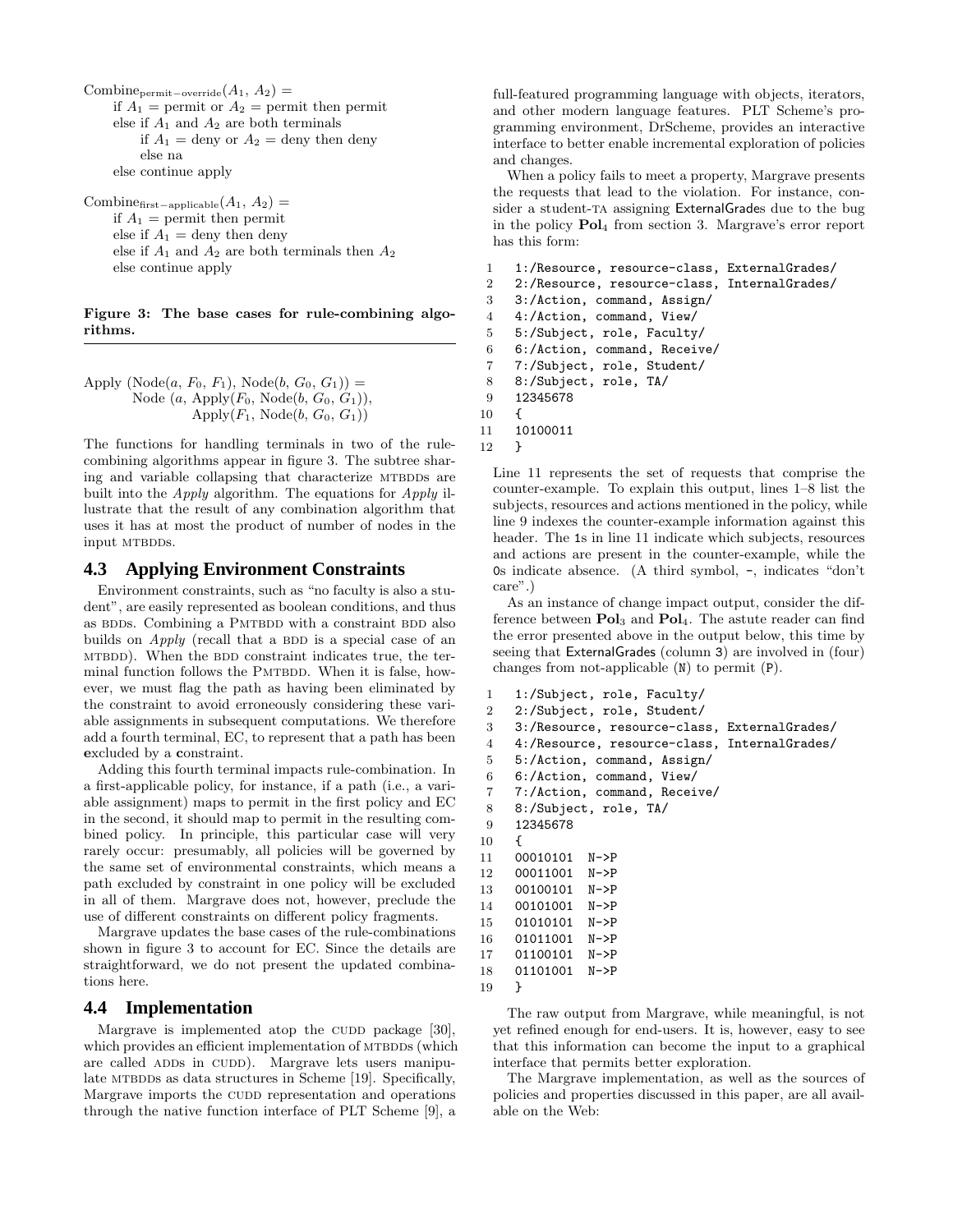#### http://www.cs.brown.edu/research/plt/ software/margrave/

We welcome the use of these examples by developers of other tools for reasoning about access-control policies.

# **5. POLICY QUERYING AND VERIFICATION**

Section 3.1 presents examples of properties that we check against a policy. Margrave provides operations that perform the steps needed to verify these properties.

Consider property  $Pr_1$ . To verify this property, the user would restrict the policy to cases that permit assigning external grades, then check to see whether students are enabled in the restricted policy. This highlights three fundamental operations needed to verify policies: restricting policies to particular decisions (e.g., permit), inspecting which attribute values appear in a restricted policy, and focusing the search on specific attribute values (e.g., Assign and ExternalGrades). In general, a user might want to incrementally explore a policy through such queries. Margrave therefore provides a set of primitive combinators (composable functions) that users can employ to query policies. (We have not yet built a special-purpose query language atop these combinators; we discuss this issue further in section 10.)

In what follows, we employ the following type domains:

| Dec                  | $= \{P, D, NA, EC\}$                                 | decision                    |
|----------------------|------------------------------------------------------|-----------------------------|
| av                   | $=$ id $\times$ val                                  | <i>attribute-value pair</i> |
| $\operatorname{avc}$ | $=$ $\mathcal{P}(\text{av}) \rightarrow \text{bool}$ | (described below)           |
| Pol                  | $=$ $\mathcal{P}(\text{av}) \rightarrow \text{Dec}$  | policy                      |

where *id* is a set of legal attribute identifier names, *val* is a set of corresponding attribute values, and  $\mathcal{P}(\cdot)$  is the powerset operator.

The key internal data structure in Margrave is called the attribute-value cohort, or avc, which represents a set of requests. (As section 2 defines, a request is a set of attributevalue pairs.) A canonical use of an avc would be to represent the restriction of a policy to a particular kind of decision:

 $\textit{restrict-to-dec} \quad : \quad \text{Pol} \times \text{Dec} \rightarrow \text{ave}$ 

The result is the set of requests that yield the specified decision under the given policy.

To implement restrict-to-dec, Margrave replaces the terminal for the given decision in the policy MTBDD with logical true and all other terminals with logical false. This yields a decision diagram with only boolean terminals, i.e., a BDD.

Given an avc, a set of combinators helps extract information from them. The more primitive operators implement quantification over variables associated with sets of attribute values. The more convenient operators include the following. get-present-matches computes the set of all  $id=val$  pairs present in at least one request in the set represented by the AVC. get-present-attrValues returns just those values that match a given id.

| $qet\text{-}present\text{-}matches$    | $\text{avc} \rightarrow \mathcal{P}(\text{av})$  |
|----------------------------------------|--------------------------------------------------|
| $get\text{-}present\text{-}attrValues$ | avc $\times$ id $\rightarrow$ $\mathcal{P}(val)$ |

get-present-matches builds on two CUDD operations (viz. Cudd\_SupportIndex and Cudd\_FindEssential) that determine which variables are used on paths to true in a given bdd. get-present-attrValues uses a Scheme-level mapping from CUDD variables to their corresponding pairs of attribute ids and values to project the result of get-present-matches to the values for the given id. These operations are linear in the size of the BDD.

The above two operations, in conjunction with restrictto-dec, can already perform rudimentary queries of a policy. For instance, we can easily determine all the roles that have write access to a file. We cannot, however, verify properties of the form "Ensure that students cannot write grades", because we have neither predicates, nor ways of focusing our attention on the subset of requests that have common attribute values (such as those whose role attribute has the value student).

To enable verification, Margrave provides a set of avc combinators:

|              |                | $\textit{avc-empty}$ : $\textit{avc} \rightarrow \textit{bool}$                      |
|--------------|----------------|--------------------------------------------------------------------------------------|
|              |                | $\textit{avc-equal?}$ : $\textit{avc} \times \textit{avc} \rightarrow \textit{bool}$ |
| $avc-\Box$   | $\mathbb{R}^n$ | $\text{avc} \times \text{avc} \rightarrow \text{avc}$                                |
| $avc-\Box$   | $\mathbb{R}^n$ | $\text{avc} \times \text{avc} \rightarrow \text{avc}$                                |
| $avc$ -not : |                | $\text{avc} \rightarrow \text{avc}$                                                  |

Other operators include additional comparisons (such as subset) and more boolean combinations. In addition,

$$
make\text{-}avc \quad : \quad id \times val \to \text{avc}
$$

takes an attribute identifier (such as action) and a value for that attribute (such as assign) and creates an avc that represents all requests that possess the given attribute-value pair (such as action=assign).

Recall that AVCs are represented as BDDs. The  $make-arc$ operation takes the given attribute and value and returns a BDD that maps any request containing that attribute-value pair to true, and all other requests to false. The remaining avc operations are implemented as standard boolean operations on BDDs:  $\mathit{avc}\text{-}\square$  computes the intersection using  $BDD-and$ ,  $avc-empty$ ? checks whether the BDD is the constant false, and so on. All of these standard BDD operations are built into CUDD. Binary operations on BDDs take time linear in the size of each BDD and result in a BDD of size at most the product of the input BDDs. The unary operations all take constant time due to particulars of their implementation within CUDD.

At this point, we have not yet presented the representation of environment constraints. Conceptually, just as an avc can indicate which attribute values and combinations to focus on, it can also indicate those to which the policy applies. Specifically, constrain-policy takes a policy and a constraint (represented as an avc) and returns a constrained policy in which all cases failing to meet the constraint now map to EC. To simplify constraining policies, Margrave provides constrain-policy-disjoint, which takes a policy and a set of conditions (such as action=assign and action=receive) and constrains the policy to those cases that satisfy at most one of the given conditions. A simplified form of constrain-policy-disjoint is make-singleton-attribute, which takes an attribute identifier (such as resource) and restricts the policy to cases where exactly one value is associated with the given identifier. The implementation of make-singleton-attribute makes a closed-world assumption, namely that it knows the names of all the attribute values that can occur in a policy.

| $constraint-policy$                      | $Pol \times avc \rightarrow Pol$              |
|------------------------------------------|-----------------------------------------------|
| $constraint-policy-disjoint$ :           | $Pol \times \mathcal{P}(avc) \rightarrow Pol$ |
| $make\text{-}singleton\text{-}attribute$ | $Pol \times id \rightarrow Pol$               |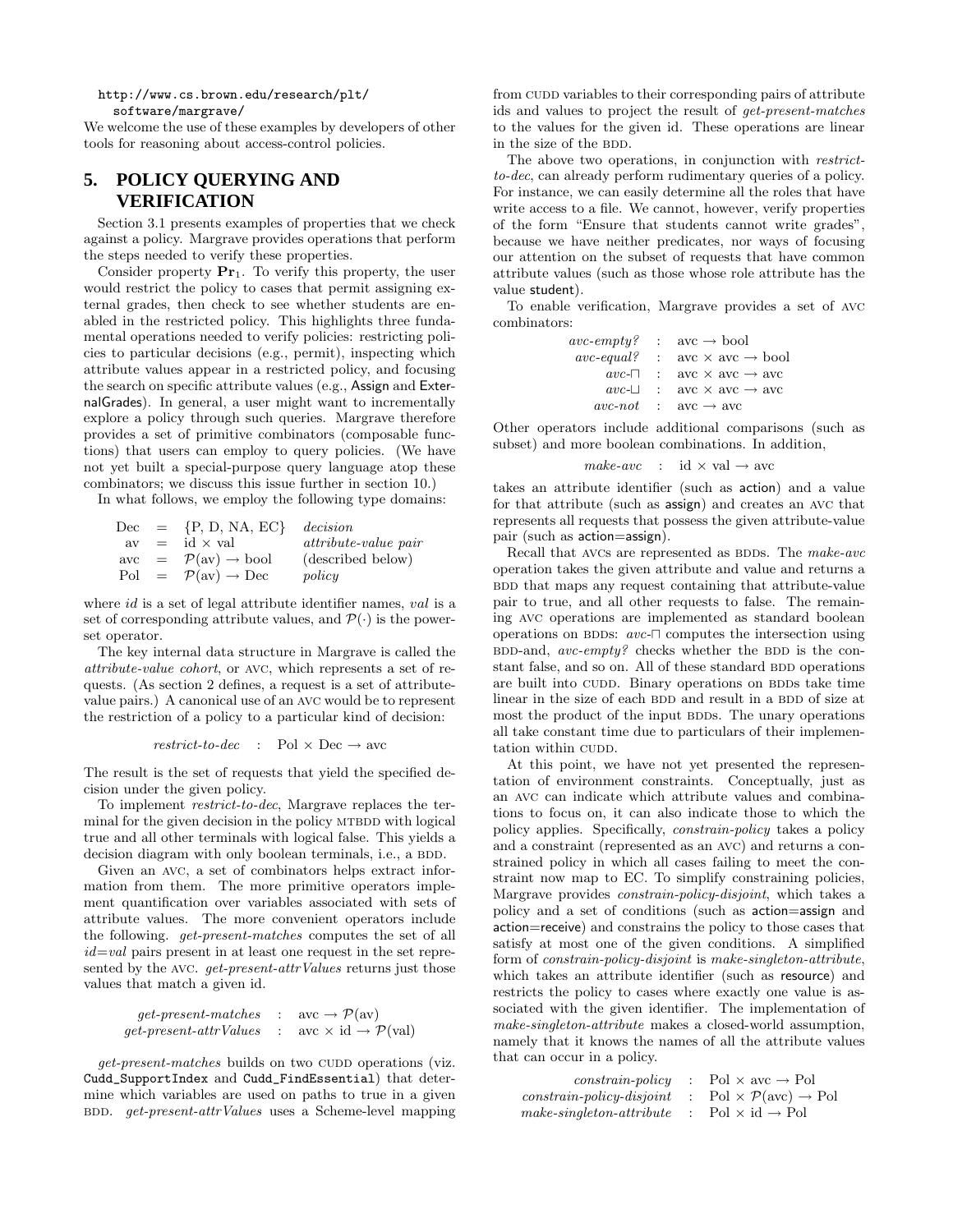constrain-policy uses the Apply operation from section 4.2, replacing any path for which the avc yields false with EC. The other two operations are implemented via constrainpolicy: constrain-policy-disjoint forms a BDD representing the exclusive-or of the given AVCs, combines it using  $\mathit{avc}\text{-}\square$ with the negation of the  $\alpha v c$ - $\Box$  of the given AVCs, and then behaves as constrain-policy; make-singleton-attribute is similar, but the exclusive-or is over all variables corresponding to the given attribute. The complexity of these operations therefore comes from the complexity of Apply (polynomial in the size of its inputs).

## **Use Case**

As a sample use of the combinators for verification, the following Margrave query checks that students cannot assign final grades. (We use traditional rather than Scheme notation for the benefit of the parenthetically-challenged.)

 $stu-asn-ext = avc-\prod (make-avc$  (role, Student), make-avc (resource, ExternalGrades),  $make-ave$  (action, Assign))  $perm-requests = restrict-to-dec (policy, permit)$  $perm-stu-asnext = avc-\Box (perm-reguestas, stu-asnext)$  $answer = \textit{avc-empty}$ ? (perm-stu-asn-ext)

When *policy* is bound to  $\text{Pol}_4$  (the buggy policy involving tas), answer is bound to false. We investigate the problem by running get-present-matches (perm-stu-asn-ext), which indicates that errors occur when the student is a TA.

# **6. CHANGE-IMPACT ANALYSIS**

Change-impact analysis must function even in the absence of an externally-defined property. All we can assume to be given is two (hopefully similar) versions of a policy. How do we extract differences between the two? In particular, can we reuse our PMTBDD representation of a policy for performing this analysis?

The natural approach is to attempt to compute the difference between two PMTBDDs. The difference is well-defined for binary decision diagrams, but is not as clearly defined for multi-terminal decision diagrams such as a PMTBDD. To define this operation in our context, it is worth examining what form of answer would be most useful.

When a user analyzes a change, they are naturally interested in which requests will produce different answers in the two policies. In many cases, a deny changing to a permit will be regarded as dangerous; sometimes, however, the purpose of a change is to publish information, so the inverse change should equally evoke caution. Because of these different use cases, Margrave does not rank either change higher than the other. Rather, the important lesson is that users will care not only about what changed but also how.

To implement change analysis, Margrave introduces a decision diagram called a change-analysis decision diagram or CMTBDD. A CMTBDD has *sixteen* terminals, one for each ordered pair of results from the policies being compared (such as permit-to-permit, deny-to-ec, permit-to-not-applicable, and so on). Margrave then provides a suite of combinators for processing a CMTBDD.

Change impact analysis extends the Margrave library with the following new types:

| $Chg = \{P \rightarrow P, P \rightarrow D, P \rightarrow NA, \text{ change kinds}$ |
|------------------------------------------------------------------------------------|
| $P \rightarrow EC, D \rightarrow P, \ldots$                                        |
| $Comp = P(av) \rightarrow Chg \text{ policy difference}$                           |

At an intuitive level, the operations we want to perform on CMTBDDs are similar to those on PMTBDDs, such as restricting a CMTBDD to a particular kind of change and determining which variable values can lead to particular kinds of changes. The operators for creating and manipulating CMTBDDs have the following types:

|  | <i>compare-policies</i> : $Pol \times Pol \rightarrow Comp$                      |
|--|----------------------------------------------------------------------------------|
|  | <i>restrict-cmp-to</i> : Cmp $\times$ Chg $\rightarrow$ avc                      |
|  | $get-attrVal-in$ : Cmp $\times$ id $\times$ Chg $\rightarrow$ $\mathcal{P}(val)$ |

Given two polices (as PMTBDDs), *compare-policies* creates the CMTBDD showing the changes between the policies. This operation is implemented using the Apply algorithm. The terminals function applies only when both input CMTBDDs are at terminal nodes, and the returned value is the appropriate terminal for the pair of values at the respective nodes. Having sixteen terminals instead of four may reduce subtree sharing, but the number of nodes remains at most the product of node counts in the original policies.

The *restrict-cmp-to* operator on CMTBDDs uses the same implementation as on PMTBDDs. Margrave supports various get-attrVal functions, which use the same core implementation techniques as *get-present-attrValues* but on CMTBDDs. Operation get-attrVal-in returns the set of values for the given attribute that can contribute positively to the given change, while others like get-attrVal-in-change returns the set of values for attributes that contribute positively to *any* change (rather than a particular change).

# **Quering and Verifying Changes**

Invoking the *compare-policies* procedure on two PMTBDDs constructs a CMTBDD, whose printed representation shows which combinations of changes occur between the policies. More interestingly, the user can then query the result of change analysis. The user can, for instance, apply getattrVal-in-change to get the roles that trigger  $D\rightarrow P$  changes. To further explore changes from deny to permit, the user can employ restrict-cmp-to to obtain an avc.

Having generated an avc, the user can now employ the rich set of avc primitives from section 5. get-present-matches can extract the contributing pairs of attribute ids and values; the avc boolean connectives can further refine the set for the avc predicates to verify properties over changes, akin to verifying a single policy. For example, the user can verify that a change did not affect access to ExternalGrades. This enables a form of lightweight policy exploration.

# **7. ANALYZING A CONFERENCE MANAGER**

We have applied Margrave to an access-control policy modeling CONTINUE  $[13, 22]$ , a working software system initially written by the second author. CONTINUE is a Webbased application that supports the submission, review, discussion, and notification phases of conferences. CONTINUE has been used by several conferences to date, including the International Symposium on Software Testing and Analysis (ISSTA), 2004.

We were forced to adopt a role-based information presentation policy for CONTINUE after discovering role-conflict errors during testing. This policy was implemented in a special-purpose access-control language we had developed (since we were not aware of xacml at that time). For this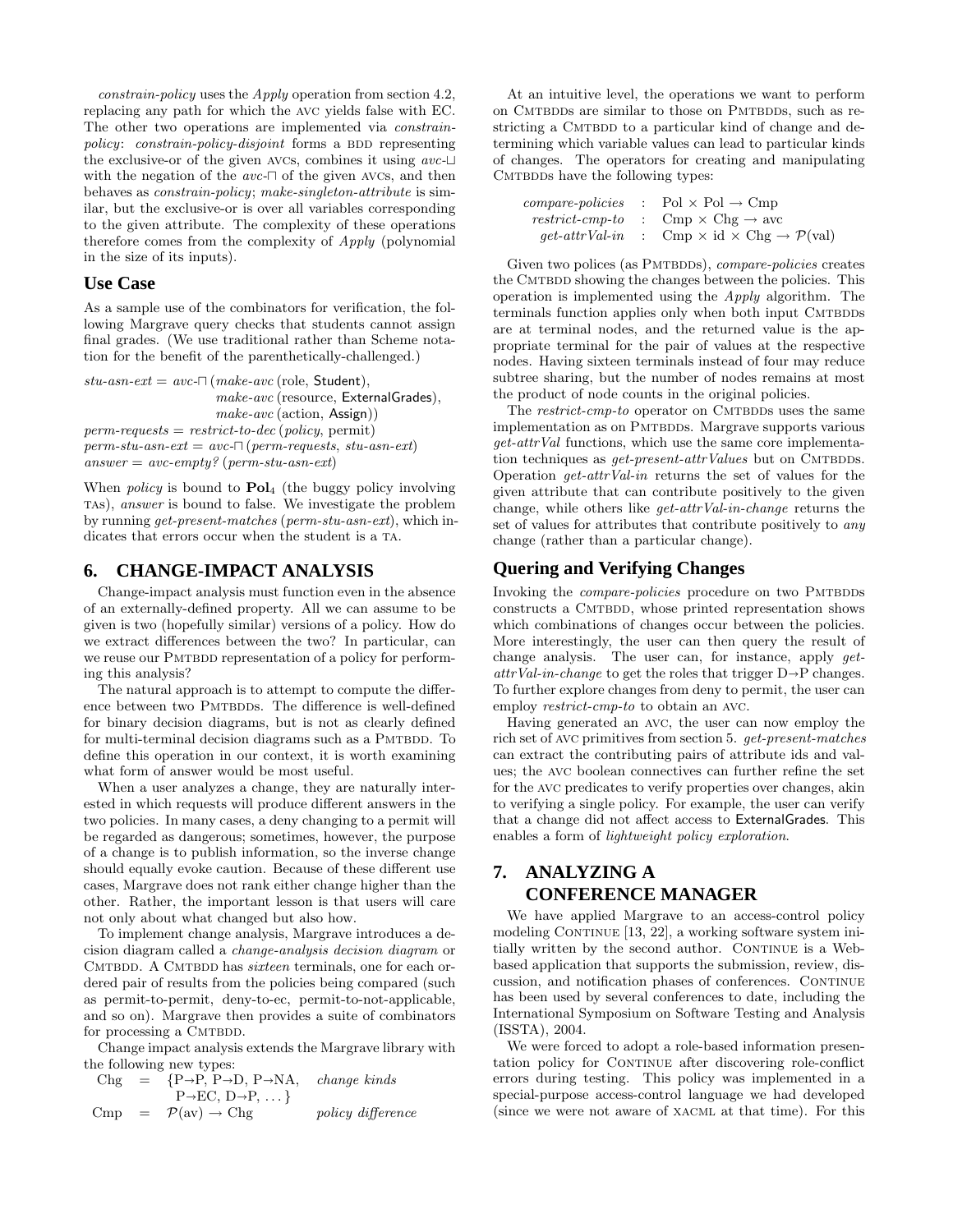paper, we have translated this policy into xacml, generated properties from a requirements exercise, and gathered information on Margrave's performance.

Translating and verifying the CONTINUE policy is valuable for assessing Margrave. First, it represents the policy of a real software system, in particular one whose verification has tangible benefits for the user community of researchers submitting papers to conferences. Second, the policy describes a software system found "in a state of nature", so it is not contrived to suit Margrave. In particular, it is a valuable evaluation of the utility of the xacml fragment that Margrave handles. Finally, the bugs we have found in CONTINUE are in fact based on role-conflicts, making this an interesting example for encoding and verification.

The CONTINUE policy has 50 PMTBDD variables. The MTBDD has 1268 nodes; upon applying environment constraints, it shrinks to 817 nodes. Parsing and converting it to this representation took 2050ms and constraining it another 20ms.

We verified twelve properties against this policy. Each property verification took less time than could reliably be measured by the millisecond-resolution clock. The entire process increased memory consumption by 316,288 bytes above the baseline (due to CUDD) after all the verification runs. The verification process did report errors; some are an artifact of our modeling, while others appear to be legitimate software bugs that we are investigating further.

We also conducted change analysis on different versions of the CONTINUE policy. Given the two policies converted into PMTBDDs, the change itself computed in 2 milliseconds. The resulting CMTBDD had 1133 nodes and consumed 16.3Kb of additional memory.

# **8. RELATED WORK**

The similarity between policies and functions from boolean variables to booleans suggests encoding them using  $DNF$  [2]. This can, however, require exponentially many clauses relative to the number of variables. This especially arises from rule-combining algorithms such as first-applicable, since the expression must encode the order of evaluation. These problems are compounded by deny rules, policy sets, etc. A similar explosion occurs when performing change analysis. Indeed, our experiments suggest that DNF does not scale beyond all but the simplest policies.

Alloy [16] seems an obvious choice for modelling accesscontrol policies, but suffers from several potential pitfalls. First, it forces users to bound the sizes of each set, so its analysis is valid only for problem instances up to the stated sizes. Second, Alloy is designed to support first-order reasoning: a natural approach to modelling XACML policies in Alloy exploits the first-order features, which results in a substantial increase in the number of variables created as compared to Margrave. Both Margrave and Alloy require a variable per attribute value in the policy. Any other entity that is modelled explicitly (such as roles, people, or individual rules) introduces additional variables that can make the analysis intractable in practice. In our own experience embedding xacml in Alloy using first-order constructs, we found the tool unable to handle even a third of the policy we describe in section 7 without exhausting memory (after a few minutes).

An alternate Alloy approach is to employ the language's propositional constructs (as do Bultan and Hughes [15], and as suggested to us by Daniel Jackson [personal communication]). This approach is, however, somewhat unsatsifying. Implementing the rule- and policy-combining algorithms requires explicitly modeling sub-policies, each of which introduces an additional variable into the analysis as compared to Margrave. Furthermore, an efficient Alloy model of a policy effectively mimics the MTBDD operations within Alloy. It is unclear what this gains relative to using MTBDDs directly, since satisfiability solvers (which Alloy employs to find solutions) and BDD packages perform different optimizations. Finally, the results of an analysis are an internal Alloy representation that can only be explored with Alloy's visualization tools (which, designed for first-order variables, are a bit clumsy for propositional expressions). In contrast, the results of an analysis in Margrave are given as MTBDDs, which enables using the policy query language to explore and refine counter-examples.

A tempting alternative to Alloy is the use of logic programming systems. While such a solution is effective at querying policies, it does not provide support for change analysis. In particular, encoding policies as full-fledged logic programs can potentially make the change analysis problem as hard as trying to difference general source programs written in richly expressive languages, a difficult problem and one whose solutions would provide little insight to the policy developer.

Schaad and Moffett [29] examine the problem of verifying a policy that is subject to change proscribed by another policy. They describe how an access-control policy under the RBAC96 model, a policy governing access to the accesscontrol policy under the ARBAC97 model, and a set of separation-of-duty constraints can be translated into Alloy, which can then be used to check that the ARBAC97 policy does not allow for roles to be assigned to users in ways that will violate the separation-of-duty constraints. Ahmed and Tripathi [1] propose translating access-control policies into PROMELA. From this model, a sub-model is produced for each of four types of query. They employ SPIN to analyze the appropriate model given a query. It is difficult to offer a direct comparison since neither work discusses algorithms, tool support, or experimental results. Our experience, however, is that state-exploration in the style of Alloy may not scale well to large policies.

Kolaczek [21] proposes to translate access-control policies into a role-based access control modal model (RMM), then into Horn clauses for conversion into Prolog. Although he provides a proof that RMM may be represented in Horn clauses, he does not discuss tool support, experimental evaluation or change analysis.

Guelev, Ryan, and Schobbens present a formal language for expressing access-control policies and queries [10]. Their work presents algorithms for deciding queries. They have implemented one of these algorithms in Prolog but do not report on the scalability of this work. They state, moreover, that their policy and property languages are "not meant to be  $\left[\ldots\right]$  for users" [10]. Their follow-up work [31] provides a translator from their language to xacml that preserves the verified properties.

Guttman and Herzog use BDDs to implement verification tools for network security goals [11]. Their models capture connections between regions or devices within networks and operations (such as packet filtering) within regions. Their verification algorithms search for paths through the network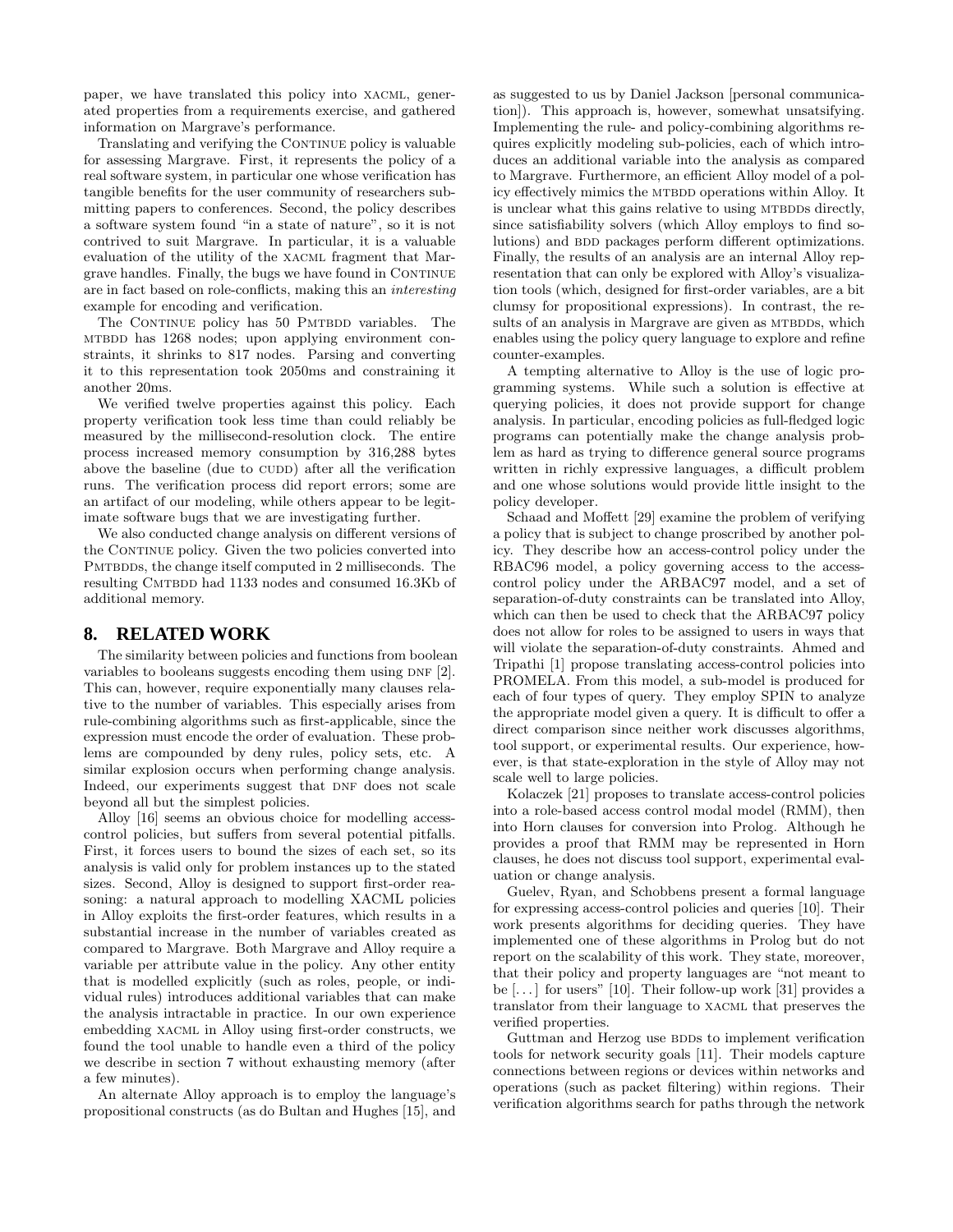that either allow classes of packets to reach undesirable regions, or violate authentication or confidentiality properties. BDDs scaled very well for their applications (including realistic Cisco routing policies and models of IPSec). Their use of a network model is both a strength and a weakness: the analysis is not effective without such a model but, given one, can provide interesting information about data flow. Their work does not consider change impact analysis.

Several systems have analyzed the policies of the Security-Enhanced Linux system (SELinux). Most of these efforts [12, 27, 23] build models of a SELinux policy and translate it into various notations such as tabled Prolog, BDDs and a model checker's input. These tools are, however, optimized for determining information flow. Since analyzing an xacml policy is largely concerned with resolving rule-conflicts, the efforts appear orthogonal and complementary. Gokyo [18] provides the ability to reason about a policy's structure in terms of underspecification, overlaps, and conflicts, and provides means to resolve these. It does not address verification relative to external properties.

Koch, Mancini, and Parisi-Persicce study the change impact problem [20]. They propose using graph transformations to represent policy change and integration. Although they present examples of changes and of the result as graphs, they present no algorithms or tools, nor suggest methods for eliciting policy change from graph differences.

Backes, Karjoth, Bagga, and Schunter [3] propose refinement relations as a technique for comparing policies. Policy A is said to refine policy B if for all requests, A produces the same decision as B and a set of obligations that include all the obligations  $B$  would issue for that request. Their paper presents an algorithm to determine whether one epal policy refines another. Since Margrave does not track obligations, it is incapable of validating refinement. However, while this relation is useful in some circumstances, at other times administrators purposely break refinement, so knowing they have done so is of little use.

The change-impact analysis computes, in effect, the difference between two programs. The general problem of program differencing has a venerable research lineage [14]. By working with programs in a restricted domain, however, we can compute semantically richer differences than differencing tools that cater to general-purpose languages.

# **9. PERSPECTIVE ON PROGRAM ANALYSIS**

A comprehensive software-security analysis would employ Margrave as a policy-analysis component. A program that consults a policy engine for sensitive data must ultimately act on its results. The result of the access-control check must thus be combined with, say, secure information flow analysis [26]: if the access-control engine responds with deny, then no information about the secure datum should leak to the client. Margrave isolates the policy verification from the analysis of the enclosing program. This may simplify and enhance some program analyses because critical decisions that were earlier embedded in the (harder-to-analyze) general-purpose language are now expressed in a domainspecific access-control policy language.

Programs also need to be verified with respect to the environment constraints applied during Margrave's analysis. At a technical level, the xacml components known as the PEP, PIP, and context-handler should only produce combinations of attribute values that are consistent with the applied constraints. Ultimately, however, this analysis must occur at a managerial level, as decisions about which attribute values may overlap are organizational in nature.

# **10. CONCLUSION AND FUTURE WORK**

This paper argues that multi-terminal decision diagrams are a scalable and flexible representation for formal analysis of access-control policies. We have discussed two forms of analysis for security policies: querying and verification relative to known properties, and change analysis between two policies. We have presented techniques for performing these operations, and discussed their implementation in the Margrave tool suite. Margrave has been run on policies extracted from real software, and its performance has been extremely attractive. In particular, its running time on these examples is sufficiently low (often well under a second) that it can conceivably be used to iteratively design policies.

Ultimately, Margrave's scalability will depend on the number of variables used in large-scale policies and whether those variables can be ordered to produce compact MTBDDs. BDDs are regularly used for verifying systems with hundreds of variables, which is within the scale discussed in sections 4 and 7. Furthermore, Margrave uses the BDD operations that commonly cause blow-up only when projecting variables to explore counter-examples. We are therefore optimistic about the scalability of this approach.

In conjunction with reasoning about programs, we will also need richer reasoning about data in policies. We currently employ the standard technique of using uninterpreted symbols, constrained by the environment, to simulate reasoning about data. To encode this information directly in a policy would require explicit representation of the data, which would explode the size of the MTBDD. Other reasoning tools may be more effective at this: for instance, theorem provers can typically perform inductive reasoning over structured data, while a tool such as Alloy can perform optimizations such as eliminating isomorphs [17]. These tools therefore perform operations that complement those in Margave, so they may be usable in conjunction (for instance, by generating instances of problems for Margrave).

Section 5 describes several procedures for querying and analyzing a policy. Ideally, the user should be able to express queries in a more concise language. We have intentionally not tried to synthesize such a language, preferring to wait until we have enough experience to generate a catalog of common query paradigms.

Margrave presents output using a simple front-end to display CUDD's sum-of-product representations. Algorithmic and heuristic techniques could be used to eliminate redundant output, partition results around attributes, and provide traceability from counter-examples and changes to policy source files. This is a rich area for future investigation.

#### **Acknowledgments**

We thank Seth Proctor, Anne Anderson, and their fellow researchers at Sun Labs East. Seth introduced us to xacml and has since answered numerous questions. We had interesting discussions on this topic with Tevfik Bultan, Dimitar Guelev, and Mark Ryan. Pete Hopkins, co-author of CONTINUE, was helpful (and patient!) during the property elicitation phases for the software. Daniel Jackson helped us